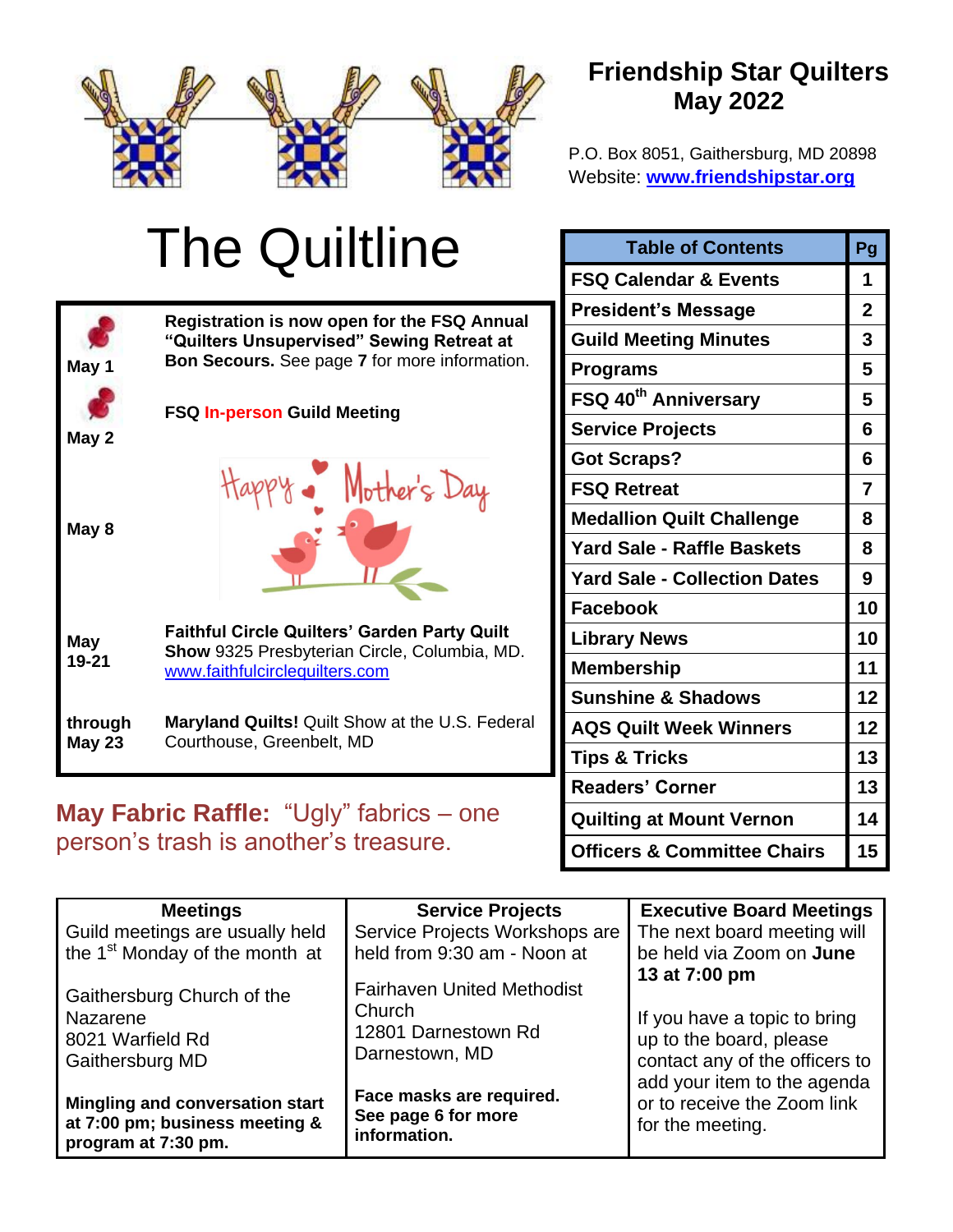

"Everybody needs beauty as well as bread, places to play in and pray in, where nature may heal and give strength to body and soul."

#### **--John Muir**

It's the season of quilt shows again! I went to the Northern Shenandoah Valley Quilt Show this past Friday. I've greatly missed going to shows. What's not to love? Beautiful quilts to be inspired by, new supplies to play with. Just in this one show, I found a new way to set crumb blocks, discovered a few new border ideas, and came home with a new fat quarter for my bookcase quilt-in-progress. Going to a show gives me a warm fuzzy glow that lasts for a few days and inspires me to continue working on my own projects. To everybody who's been sharing the dates of upcoming quilt shows, THANK YOU! They're being added to my calendar- I may not be able to make it to all of them, but I appreciate knowing what is going on.

My challenge quilt projects (the Service Projects Medallion challenge and my mini-group challenge) are both underway. As always, the **real** challenge is trying to make my vision into reality. On a few rare occasions, I've met or even surpassed the idea I started with; some of the others I can only appreciate that they are valuable as learning experiences.

I hope all of you are enjoying the beautiful weather we have here in Maryland in the spring. Outside time cuts into sewing time, but it's also an inspiration.

And last but not least- I just made the most amazing blueberry pound cake – I can highly recommend.

<https://altonbrown.com/recipes/blueberry-pound-cake/>

Yours in Quilting,

Michele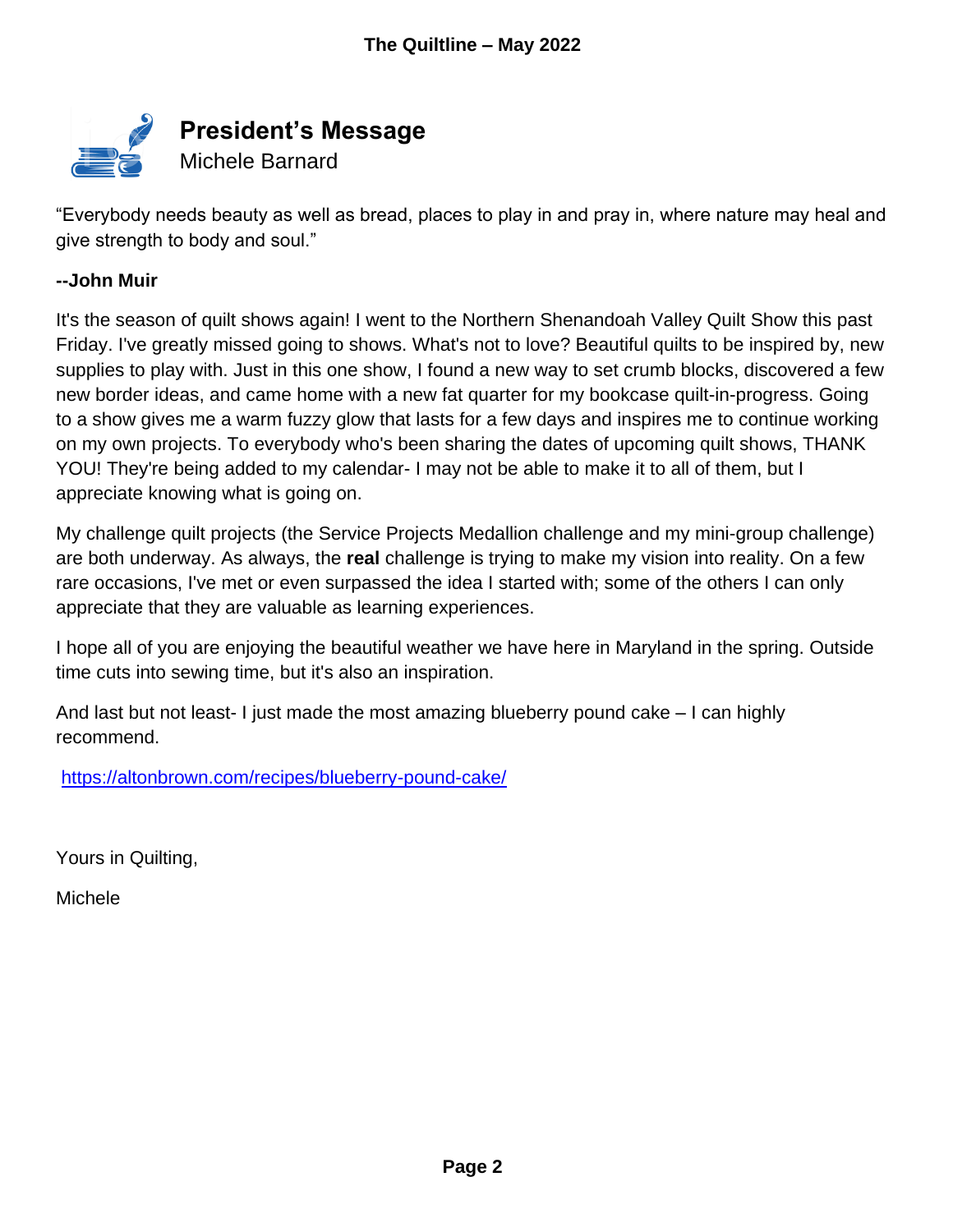

## **April Guild Minutes**

Peggy Weidman

President Michele Barnard called the meeting to order at 7:30 PM and asked any new members or guests to introduce themselves. There were two guests.

**Meeting Minutes:** The March FSQ Meeting Minutes were approved as submitted.

#### **Treasurer's Report – Kathy Swartz**

Kathy is expecting the raffle quilt permit to arrive soon. She also noted that it is budget preparation time so those who need to do so should be preparing their budget numbers for submission. She will send out a reminder later this month. There was no additional news.

#### **ANNOUNCEMENTS**

The next Executive Board Meeting is Monday, April 11 at 7 PM by Zoom. Anyone interested in attending is welcome. Contact one of the officers if you wish to attend.

#### **Nominating Committee – Michelle Barnard**

Michelle gave a pitch for volunteerism. The guild currently needs a Nominating Committee. One person has volunteered but 2 more were needed. Liz Plantz and Heidi Oestreicher volunteered, with Peggy Weidman being the third.

#### **COMMITTEE REPORTS**

#### **Retreat Committee – Colleen Biasco**

Colleen and her co-chair, Jennifer Rossmere, are making plans for next year's retreat. The retreat will be January 13-15, 2023. The two night option (Friday to Sunday) will cost \$328 and the three night option (Friday to Monday) will be \$492. There is only space for 34 attendees. To make it fair to everyone, the application will be accessible online on May 1.

#### **Yard Sale Committee - Peggy Weidman**

The yard sale will be held at the June FSQ meeting as usual. The committee will be collecting at all of the Service Projects meetings through May and at the May FSQ meeting. She thanked everyone who made donations. If you arrived too late to transfer your donation to a car in front of the church before the meeting, there is a box in the lobby.

#### **Library Committee - Rosie Hormuth**

The silent auction of Jinny Beyer's Album of Patchwork Quilting and the Quilters of Gee's Bend books begins tonight. Starting bids will be \$45 for the Jinny Beyer's book, and \$35 for the Gee's Bend book. The winners will be announced at the June Yard Sale.

#### **Anniversary Celebration – Harriet Sheinson**

Harriet appealed for members to donate to the committee any FSQ guild memorabilia they might have, such as bags and t-shirts, as well as photographs.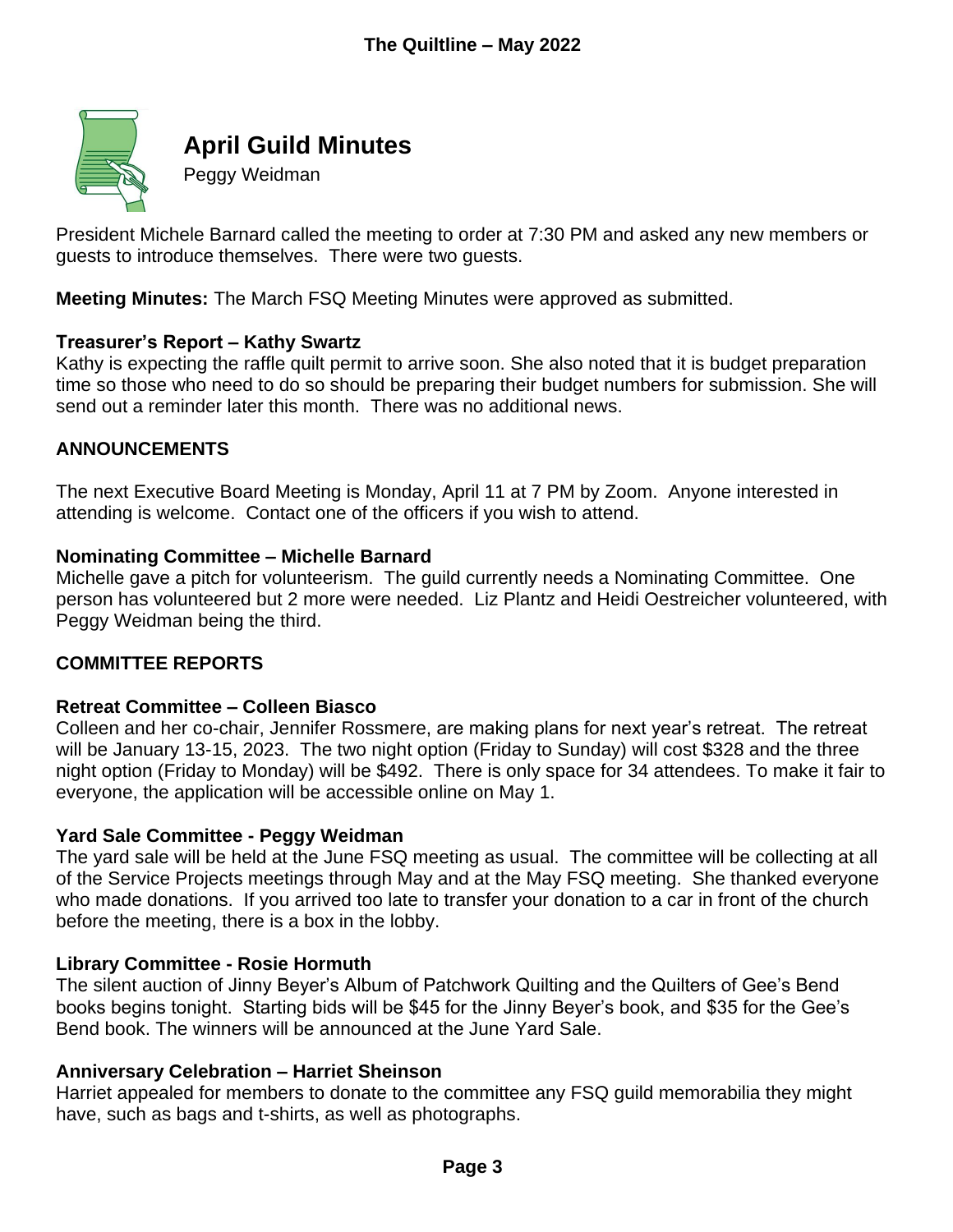#### **Quilt Marketing – Harriet Sheinson**

We will soon have the raffle permit and tickets. Volunteers are needed to show the quilt for raffle sales at other guild meetings. It generally helps to have two people to get the quilt up but is otherwise not difficult to do.

#### **Membership Chair – Charlene Danka**

Next month will start the FSQ membership renewals.

#### **Service Projects – Michelle Barnard**

Anne Weaver sent a report. In addition, to the many places we donate items, we are now also giving quilts to St. Mary's Center in DC where they do home visits to new mothers. There are two service project dates in April: April 7 and April 14. Judy Hoffman reported that service projects have collected many placemats and are still collecting. The last day to turn in placemats for Meals-on-Wheels is at the May 5 Service Projects Workshop. There are kits and batting in the back. Judy recently took quilts and hats to Children's Hospital and everyone was delighted with them.

#### **Service Projects Challenge – JoAnne DuChez**

This year's challenge theme is a medallion quilt. JoAnne explained that a medallion quilt is one where one block, usually in the center of the quilt, is the focus, and it is usually surrounded by multiple borders. The center focus can also be multiple blocks. The quilts can measure 40 inches square up to twin size, and must be quilted and bound. They are due at the September meeting where members will vote on three winners, who will receive prizes of Yard Sale Bucks. All of the quilts will be given to service projects. There are packets of fabric in the lobby and you can take as many as you want or mix and match. It's hoped that everyone will participate.

#### **Program – Cathy Miller**

Cathy introduced the March speaker, Karen Kehl.

#### **Program Speaker – Karen Kehl "The Science of Color"**

#### **Fabric Raffle – Liz Plantz and**

The raffle bags of period fabric were won by Judy Newton and Elaine Villforth. The raffle bags of 9 patch blocks were won by Ellen Robinson, Judy Walsh, Liz Adams, Carmen Sesvold, and Michelle Barnard. All the 9-patch blocks were donated to Service Projects.

#### **Door Prize**

The FSQ door prizes were donated by Karen Kehl and won by Judy Newton, Ihsia Hu and Kathy Cottom.

#### **The meeting was adjourned at 9:30 PM**

The next meeting will take place at 7:30 PM on May 2, 2022 (in-person).

Respectfully submitted, Peggy Weidman, Secretary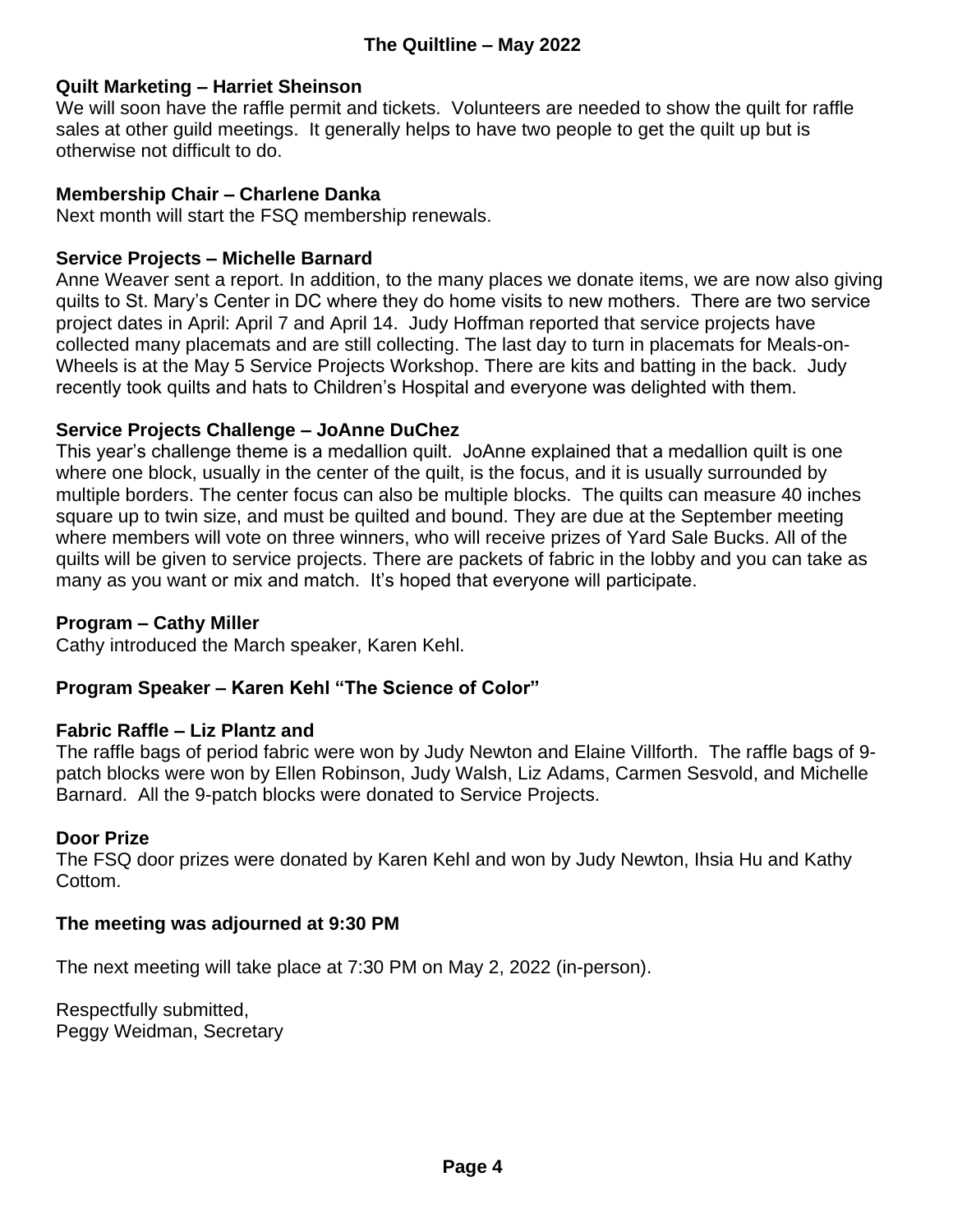

**Programs** Cathy Miller

This month our speaker will be Nancy Bills. She shares the following information about herself and her upcoming lecture:

"I'm a quilt designer, teacher, and speaker living in beautiful South Central PA. I make and teach all types of patterns and have many techniques that I've developed to make piecing more accurate and scrap friendly. I particularly love getting additional quilts from leftover pieces and design many of my patterns to make this happen. Almost nothing gets thrown away. In fact, my newest endeavor is making my own fabric from all kinds of leftovers including scraps, orphan blocks, and more.

"My current trunk show titled "**What to do with things that you don't know what to do with**" is unlike most of the trunk shows that you typically see. I feature over 30 quilts all designed by me… made either partially or entirely from scraps, orphan blocks - both mine and vintage - antique quilt tops, antique linens, doilies, tablecloths and even things like old postcards and printed recipes.

"I give ideas to help deal with borders and settings that are uninteresting or just aren't working, as well as using buttons, lace, trims, zippers, and more. It's been fun getting creative and using up things that might otherwise be discarded or just shoved away in drawers. Not to mention the fact that I'm using a lot of my own UFO's before they become vintage! "

**Editor's note: Many thanks to Cathy Miller for the outstanding work she's done on our programs for the last 3 years!**



In 1981, twelve Montgomery County women decided to expand their small quilt group. They created Friendship Star Quilters and invited the quilting public in October 1982 to join them.

We are looking to have a program/celebration of our anniversary in the fall but we need your help to gather any pictures, articles or other memorabilia to help make this program successful.

If you have pictures related to FSQ meetings, quilt shows, retreats, mini groups, quilting related trips or even you and your awesome quilts please get them to me either through email at [anne.f.flaggs@gmail.com](mailto:anne.f.flaggs@gmail.com) or at one of our upcoming meetings. We would love to see photos from 40 years ago, 4 years ago or even last week. If you have you been published in a magazine or internet article, please send that to me also so we can celebrate our member achievements.

Thanks for your help in making this such a successful program.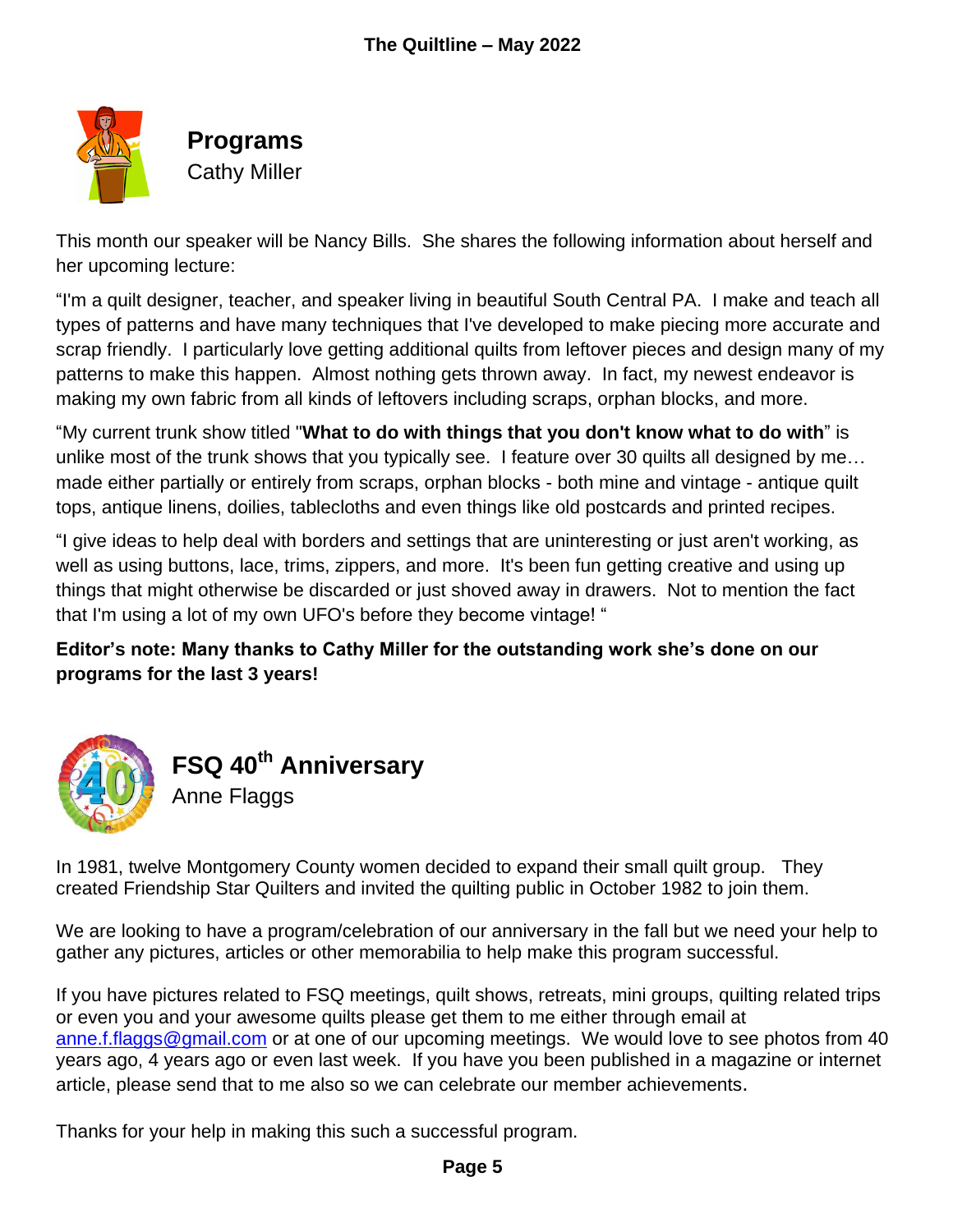

## **Service Projects**

Anne Weaver and Nancy Brennan

Service Projects has been especially busy this month, delivering **15 quilts to Mary's Center** for their Family Support Program, **30 quilts to Project Linus** and **100 pillowcases to Ryan's Case for Smiles.** Not only that, but FSQ members have outdone themselves, donating **180 9-patches** during our recent fabric raffle and, so far, **182 placemats for Meals on Wheels** (and we haven't even reached the deadline yet)! We are just overwhelmed with your generosity!

If you are still working on placemats, please keep them coming. We are in touch with other Meals on Wheels locations and know we will find a good home for all of them. You can turn them in at either the May guild meeting on Monday, May 2 or at the Service Projects workshop on Thursday, May 5. We will deliver them during the week of May 9.

May Service Projects workshops will be held on Thursday, May 5, and Thursday, May 12, from 9:30 am until noon at Fairhaven United Methodist Church, 12801 Darnestown Road (Route 28). Contact Nance Brennan or Anne Weaver if you have questions. Please join us if you can!



## **Got Scraps?**

I do not drive at night and therefore I cannot collect scraps at the guild meeting. If you give your bags of scraps to Judy Hoffman at the May guild meeting, they can bring them to Service Projects on Thursday, May 5th, and I'll pick them up there.

I live in Kensington, so if it's easier to bring the scraps to me, let me know and we can coordinate a drop off directly to my car. I'll take them to a Sewing Guild friend in Leisure World who takes them somewhere in PA where they are used as stuffing for pet mats.

Alice Washburn 3620 Littledale Road, Apt. 205 Kennsington, MD 20895 [Alrie1@comcast.net](mailto:Alrie1@comcast.net)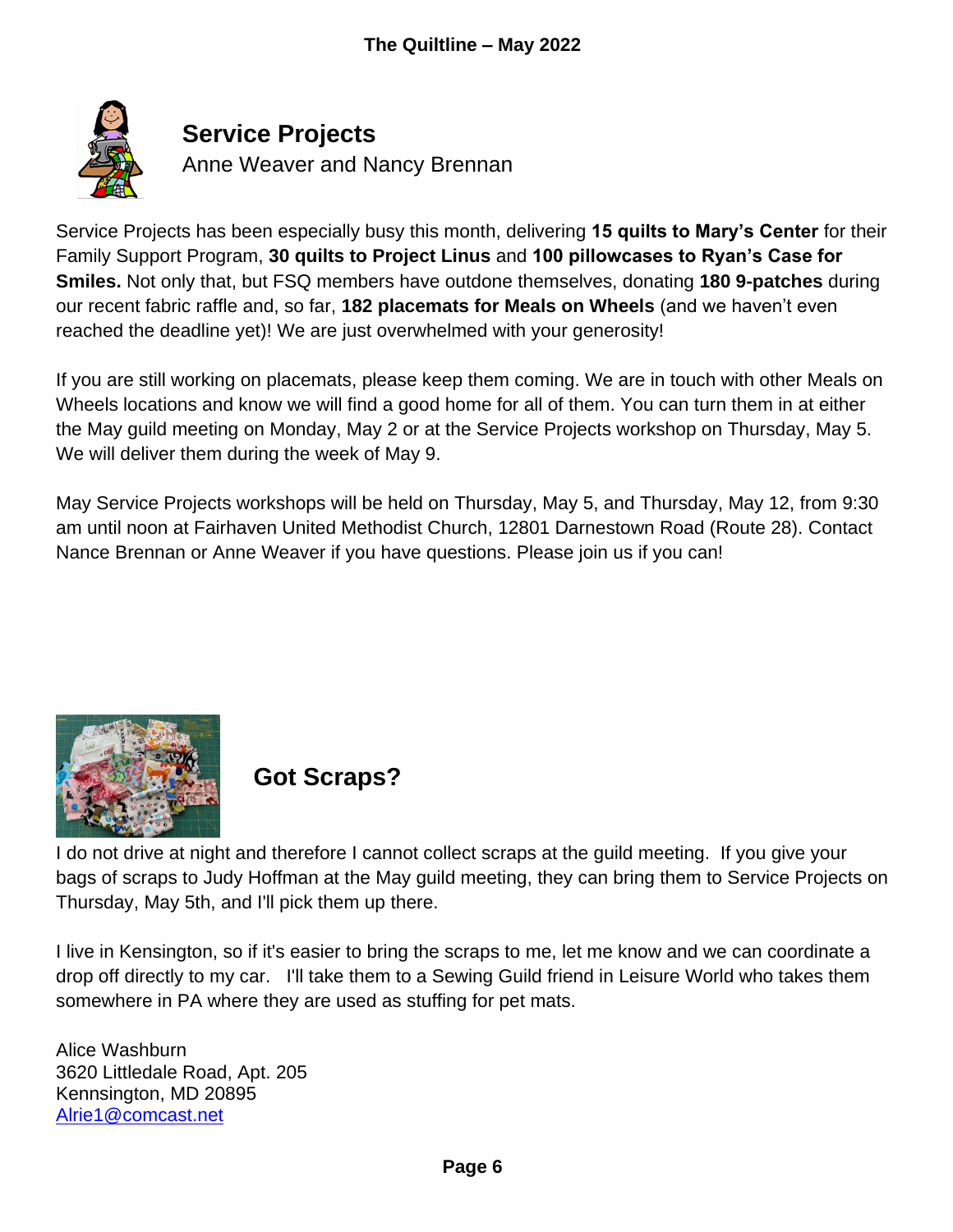

**FSQ Retreat** Colleen Biasco and Jennifer Rossmere

#### **FRIENDSHIP STAR QUILTERS**

#### **2023 ANNUAL RETREAT AT BON SECOURS**

#### **JANUARY 13-16, 2023**

#### **REGISTRATION IS NOW OPEN**

We are pleased to announce that registration is now open for  $FSQ$ 's  $23<sup>rd</sup>$  annual "Quilters Unsupervised" sewing retreat.

The retreat is open to all FSQ members. The maximum number of participants is 34 and a wait list will be maintained. Registrations will be accepted on a first-come firstserved basis.

Bon Secours has beautiful facilities including a large conference room (our sewing space) with natural light coming from a wall of windows. Bring your sewing machine and your projects and treat yourself to a long weekend without the distractions of home.

Lodging and meals are included. All rooms are single-occupancy. 2-night and 3-night options are offered.

2-Night Option: Friday Jan. 13 thru Sunday Jan.15 (5 pm) \$328.

3-Night Option: Friday Jan. 13 thru Monday Jan. 16 (5pm) \$492.

Complete details are on the Registration Form. Follow this link to the form:

[Registration Form for January 2023 Retreat](https://friendshipstar.org/wp-content/uploads/2022/04/Jan.-2023-Retreat-Registration.pdf)

Please email any questions to [retreats@friendshipstar.org](mailto:retreats@friendshipstar.org)

Colleen Biasco & Jennifer Rossmere, co-chairs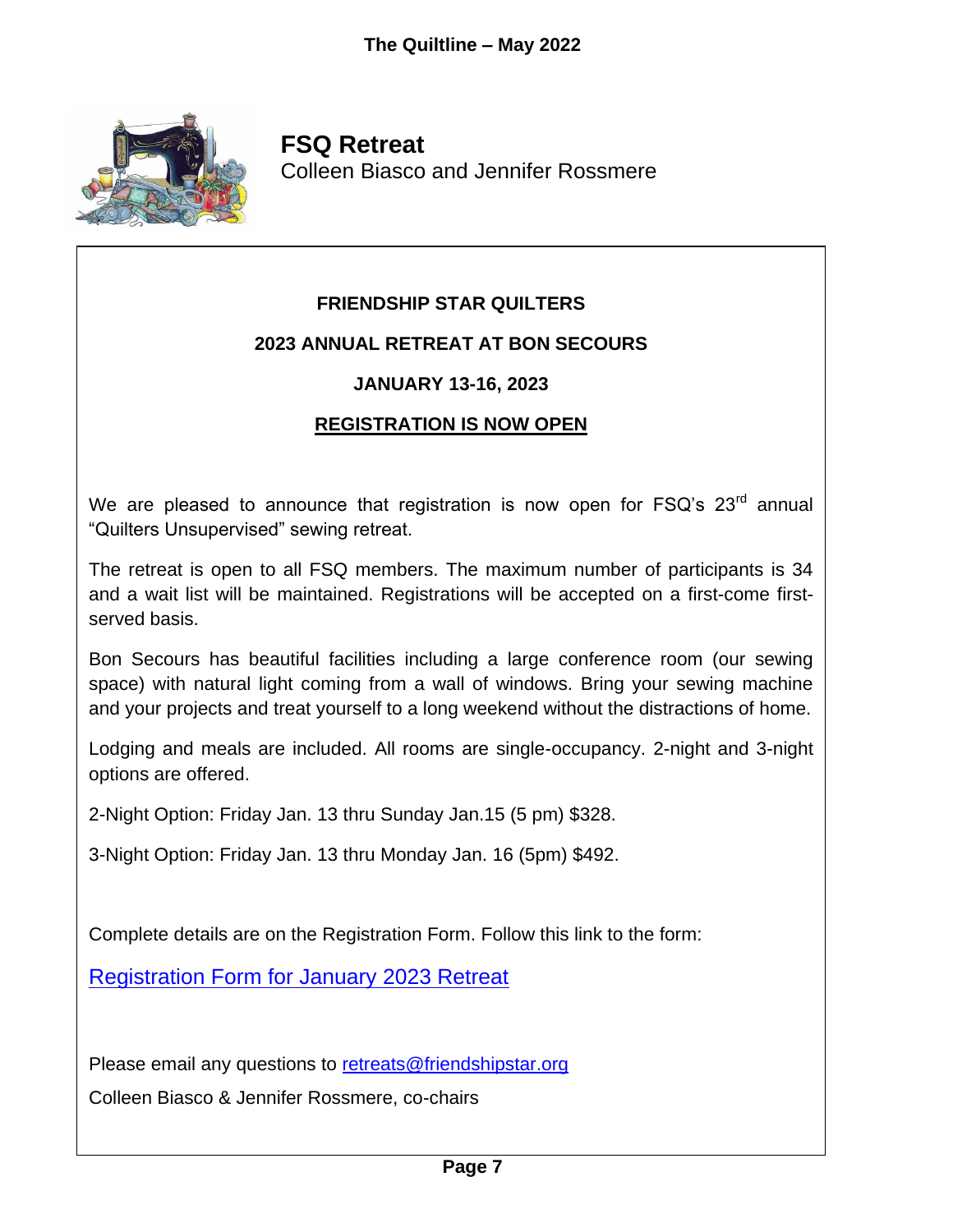

## **Medallion in the Middle Service Projects 2022 Summer Quilt Challenge** JoAnne DuChez

Are you up for the next Service Projects Summer Quilt Challenge? This year the challenge is to create a medallion quilt. The quilt should focus on an obvious medallion, usually centered, surrounded by several borders. Check out Pinterest for examples of traditional and modern medallion quilts.

The final product must be quilted and bound, between 40" square and twin size. As in the past all quilts will be donated to Service Projects.

Fabric bundles will NOT be available at the May meeting because someone - that would be me - left the bin at Fairhaven Church. If you would rather, feel free to use your own stash for your creation.

Finished quilts are due at the September  $12<sup>th</sup>$  meeting by 7:15. Voting will take place before the meeting and during the first 10 minutes of the break. Yard Sale Bucks will be awarded to the three quilts with the most votes.

We can't wait to see what your imaginative spirits create. Have fun and good luck!



## **BUY RAFFLE BASKET TICKETS AT THE MAY MEETING!**

The Yard Sale Committee is putting together 3 raffle baskets that will be awarded at the Yard Sale in June. This year features lovely handmade baskets donated by the Deer Creek Basketry Guild!

You can start buying your tickets at the May meeting (so you don't miss out on any shopping time at the Yard sale!) Tickets are 1 for \$1 or 6 for \$5. (Separate tickets sold for each basket). Cash, checks and CREDIT CARDS ACCEPTED. You don't have to be present at the drawing to win. Proceeds go to support guild activities.

For just a couple of dollars you can have a great chance to win a basket of wonderful surprises!

#### **The Yard Sale Committee**

HINT: Bring those free return-address labels you get in the mail to label your tickets and save time!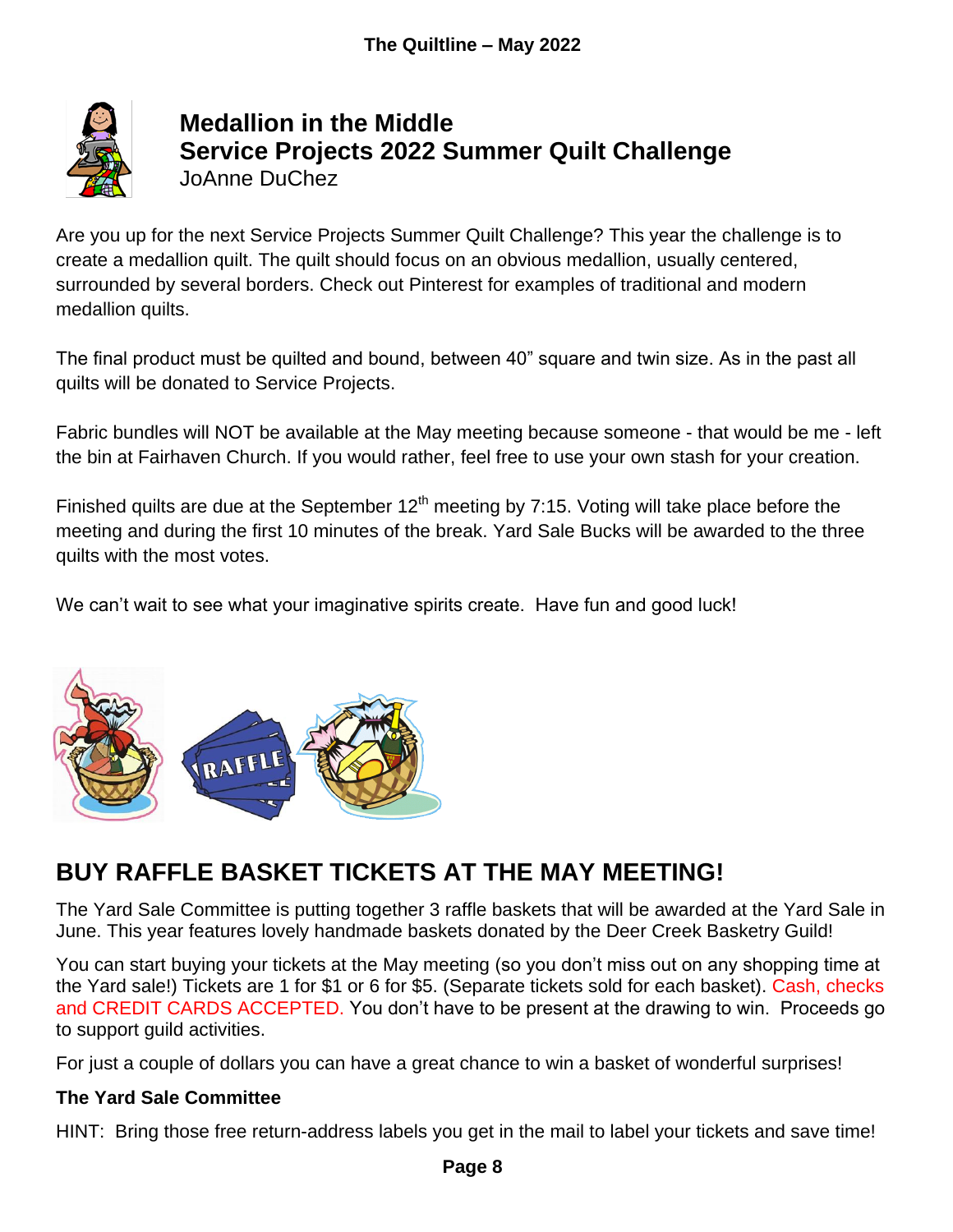

## **One month until the 2022 FSQ Yard Sale on June 6!**

Jennifer Rossmere

If you have things to donate, we will be collecting three times in May.

#### **Collecting at in-person FSQ Meetings** – May 2nd

Several cars will be in front of the church before the meeting so that you can put your donations directly into our cars as you arrive. If you come later, we will have a box in the foyer where you can leave your donations.

## **Collecting at Service Projects** - Fairhaven United Methodist Church: May 5<sup>th</sup> and May 12<sup>th</sup>

Since the Church has reopened for in-person workshops, please come into the building and ask for Wendy Bauman, Peggy Weidman or Jennifer Rossmere. We will transfer your donations directly to our cars (no need to carry them into the church). Please be aware that masks are still required when entering Fairhaven Church.

**If you have a large donation**, please contact Carmen Contreras-Sesvold [\(carmen.sesvold@gmail.com\)](mailto:carmen.sesvold@gmail.com).

**Donations** - It would be wonderful if you could help us by separating your donations into containers with fabric only, paper only (patterns, books, etc.), or notions/other items.

#### **We specifically want quilting supplies and are NOT accepting**:

- really small scraps of fabric (less than about 5 inches square)
- home décor or clothing fabric
- clothing patterns
- books published before 2017

If you have any questions, please email the Yard Sale Committee at Yard Sale@friendshipstar.org.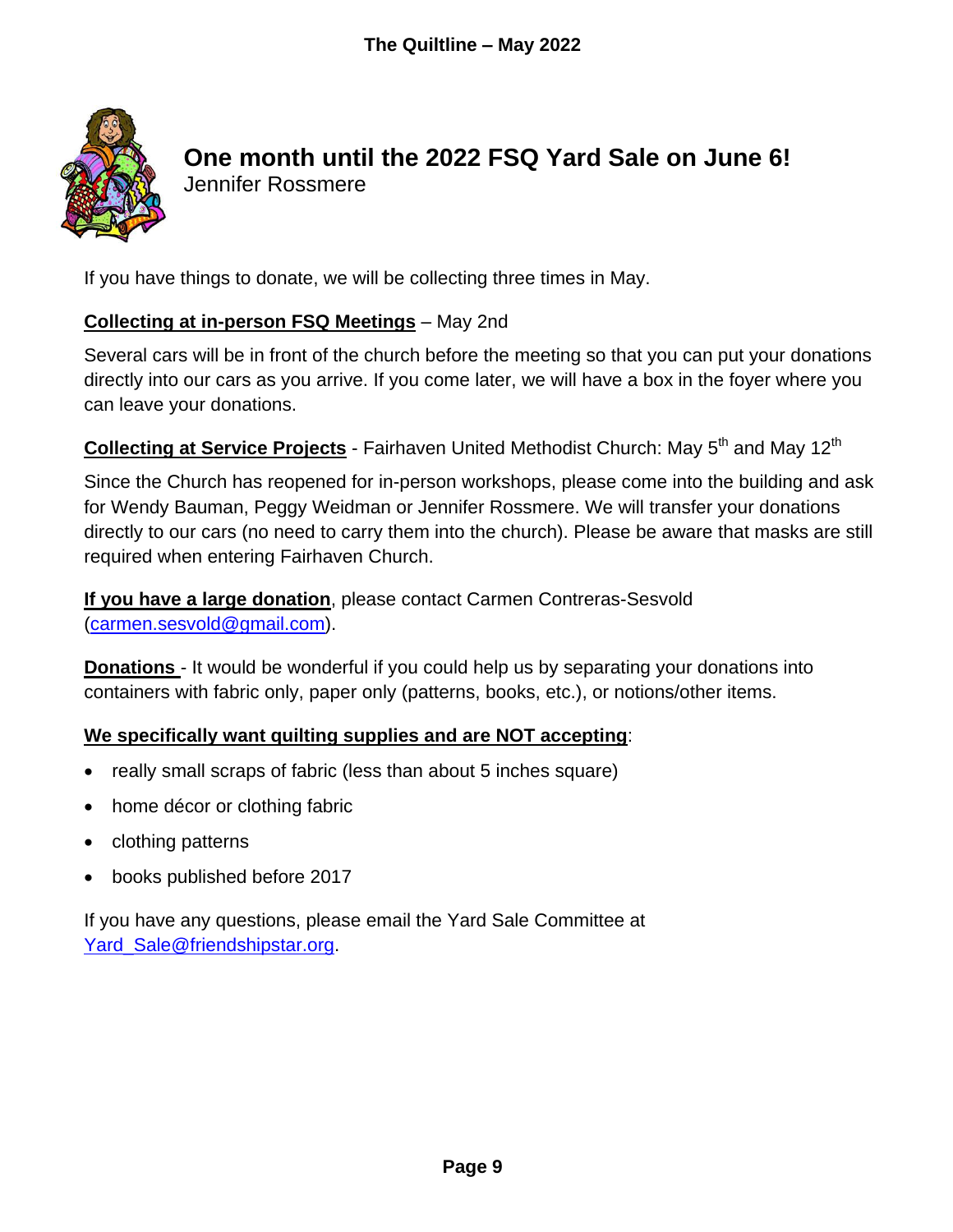

As of January of this year, we now have a Facebook Group in addition to our regular page on that platform. Please like the page and join the group. The group will allow you to share pictures of your work with other members. Both pages are public so you can still view them just by going to the links. We post various items of interest to both areas.

The regular Facebook page is located at <https://facebook.com/FriendshipStarQuilters/>

The Facebook Group is at <https://www.facebook.com/groups/421870746339372>

If you have any questions, you can contact either Ellen or Suma individually, or send an email to [facebook@friendshipstar.org](mailto:facebook@friendshipstar.org) .



**Library News** Rosie Hormuth and Liz Lawrence

The library will be open for all FSQ in-person meetings! Please drop by our tables, page through a few books, and make a couple selections to take home for a month. We have lots to inspire you and get your creativity flowing.

As a bonus for the Guild, we have been gifted with a like-new, hard-back copy of "The Quilter's Album of Patchwork Patterns" by Jinny Beyer (2009). If purchased new through Amazon, the cost is \$424.98; used copies are from \$281. You will have the opportunity to bid for it starting at \$45 via a silent auction beginning with the next in-person FSQ meeting.

At the same time we will be offering the FSQ Library hard-back copy of "The Quilts of Gee's Bend" starting at \$35. Used through Amazon starts at \$90.

The highest bidder will be announced at the June meeting before the yard sale opens. Please take advantage of this opportunity. Proceeds will go to FSQ.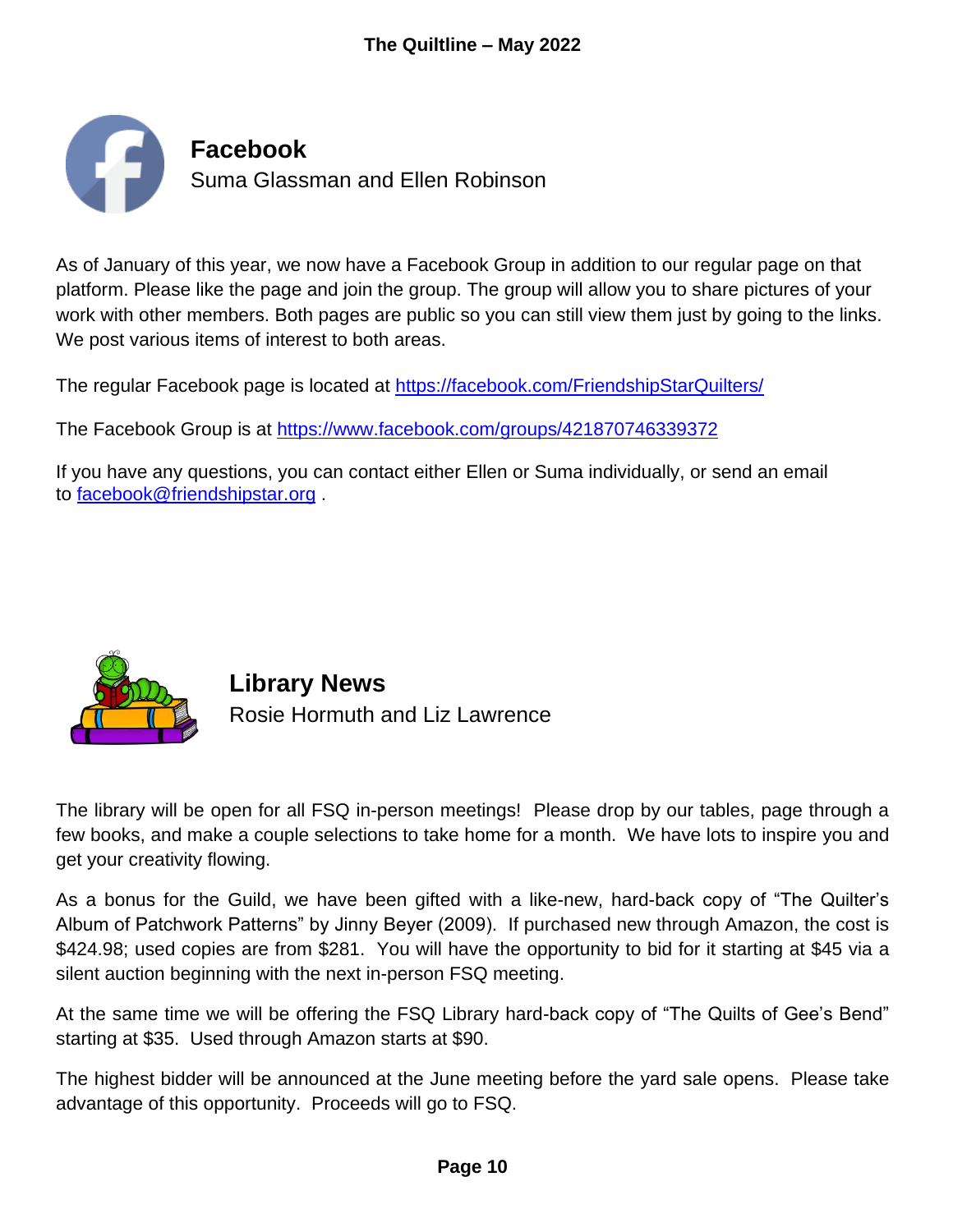

### **Membership** Charlene Danka

The 2022–2023 membership year will be an exciting time to be a member of Friendship Star Quilters as we celebrate 40 years as a quilting guild.

Our membership year begins in June. We will begin collecting dues at the May  $2^{nd}$  meeting. Dues will remain the same at \$35. For the first time, you will be able to charge your dues at quild meetings. Or you may pay by check or with cash in the exact amount.

Renewal forms and new member application forms will be available at the Membership table when you sign in. Please include your name and if there are no other address or phone updates you may write: No Change. We have added the line, *Year you joined FSQ*, on the form. Please indicate the approximate year you joined FSQ.

If you are not able to attend guild meetings, the Renewal Forms are online [here](https://friendshipstar.org/wp-content/uploads/2022/04/FSQ-Membership-Renewal-Form-2022-2023.pdf) and you may mail the completed form along with a check to me at the address listed on the form. New member application forms are online [here.](https://friendshipstar.org/wp-content/uploads/2022/04/FSQ-New-Member-Form-3-2022-2023.pdf)

Hope to see you at the May meeting.

Charlene Danka Membership Chair



## **May Birthdays**

Beth Amundson – May 1 Ginny Leake – May 7 Freddie Berg – May 13 Jennifer Rossmere – May 13 Trish McTighe – May 19 Laura Chaskes – May 20 Wendy Bauman – May 23 Sue Thornton – May 31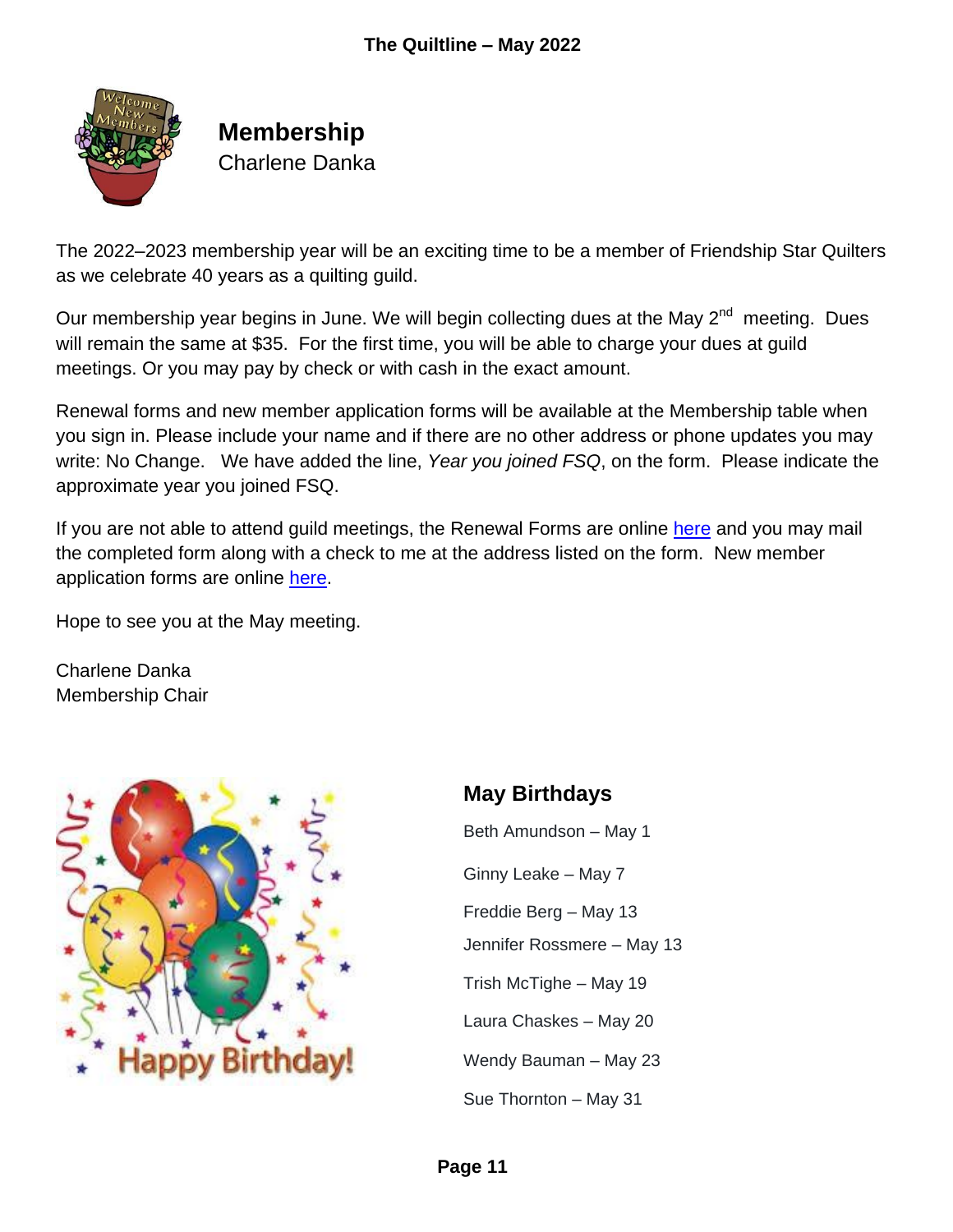

**Sunshine and Shadows**

Ellen Robinson

I want to send out a Thank You to members who have sent me notes to alert me of happy and sad events in the lives of our members. Without your help, I would not be able to send out sympathy and get well cards to our members experiencing sad events. I wouldn't have been able to "toot the horn" on the happy celebrations. So, *Thank You*!

I want to remind all members to continue to send me events that need a Sunshine or Shadows card or shout-out. Congratulations are frequently in order, but we, as artists, are sometimes too modest to toot our own horns. So let me do it for you. Sometimes we have sad times in our lives or need some cheering up. If you know of someone who is in need, let me know.

What events are appropriate? Well, just about anything: Acceptance into a major quilt show (AND if you win an award!!), marriages, births, professional recognition (in the quilt field, or in your professional field!). Sad news: health events, bereavements. I think you get the idea.

Please, let's celebrate our achievements, and console each other on our sorrows and shadows. Likewise, if you know of someone else's sunshine or shadow news, let me know. Lorie was kind enough to set up an email address to get the information directly to me: [Sunshine@friendshipstar.org.](mailto:Sunshine@friendshipstar.org)

Thank you all, in advance, for sharing your sunshine and shadows.

#### **View winning quilts from the American Quilter's Society Quilt Week at Paducah:**

<https://www.americanquilter.com/quiltweek/aqs-quilt-contests/past-winners/paducah-2022-award-winners>

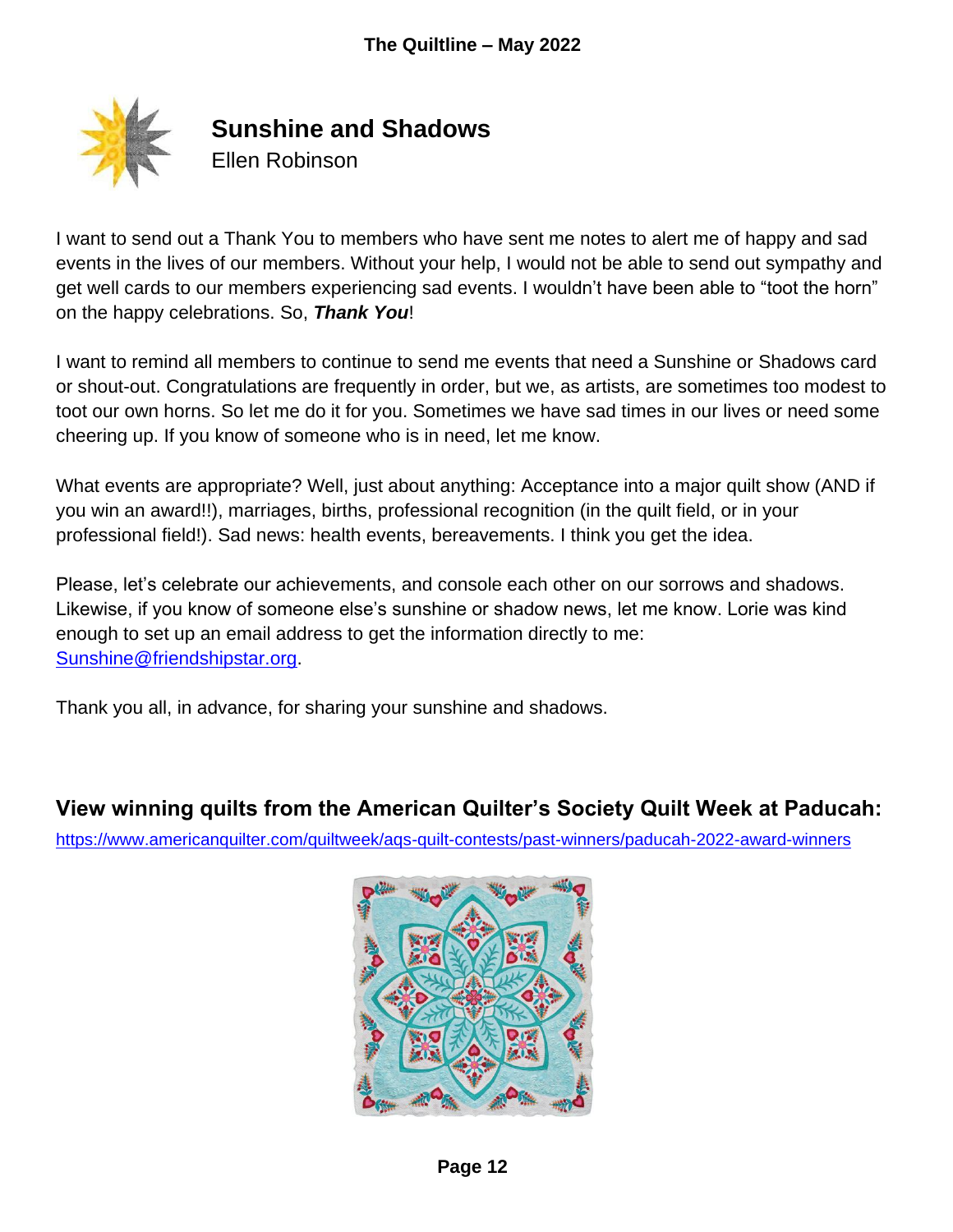

**Tips & Tricks** Jennifer Rossmere

Looking for an educational or inspirational lecture? *Textile Talks* features weekly presentations and panel discussions from the International Quilt Museum; Quilt Alliance; the San Jose Museum of Quilts & Textiles; Studio Art Quilt Associates and the Surface Design Association.

The programs are held online at 2 pm Eastern (11 am Pacific) each Wednesday and last approximately one hour. The presentations are recorded and are posted later to the [Textile Talks YouTube playlist.](https://www.youtube.com/playlist?list=PLXsBpWjk3xVCTzucHkrU3ly5NlLa7mW3f)

To participate in one of these webinars in real time you'll need to pre-register, which you can do at the following link: [https://www.saqa.com/resources/textiletalks.](https://www.saqa.com/resources/textiletalks)

*All members are invited to contribute to this column. Please share a sewing/quilting tip you've found helpful by sending in a brief write-up for our next newsletter.*



**Readers' Corner** Ellen Robinson

Having a membership to Amazon Prime gets me a very recently published e-book free each month. These usually are newer authors that I've found to be VERY good. The book I am sharing is one of those books.

#### **The Raven Spell: A Novel (A Conspiracy of Magic Book 1) by Luanne G. Smith**

The story is set in Victorian England. A detective is found unconscious from a blow to the head. Upon awakening, he is extremely confused and suffering from amnesia. He connects with two witches, sisters, who help him regain his memories and help to solve his current case.

I am looking forward to checking out the subsequent books in this series. Unfortunately, it is not available via the MoCo public library. I got this e-book from Amazon, and it is also available via Amazon's Unlimited subscriptions.

*All members are invited to contribute to this column. Please share some of the books or authors you've enjoyed by sending in a suggestion or brief write-up for our next newsletter.*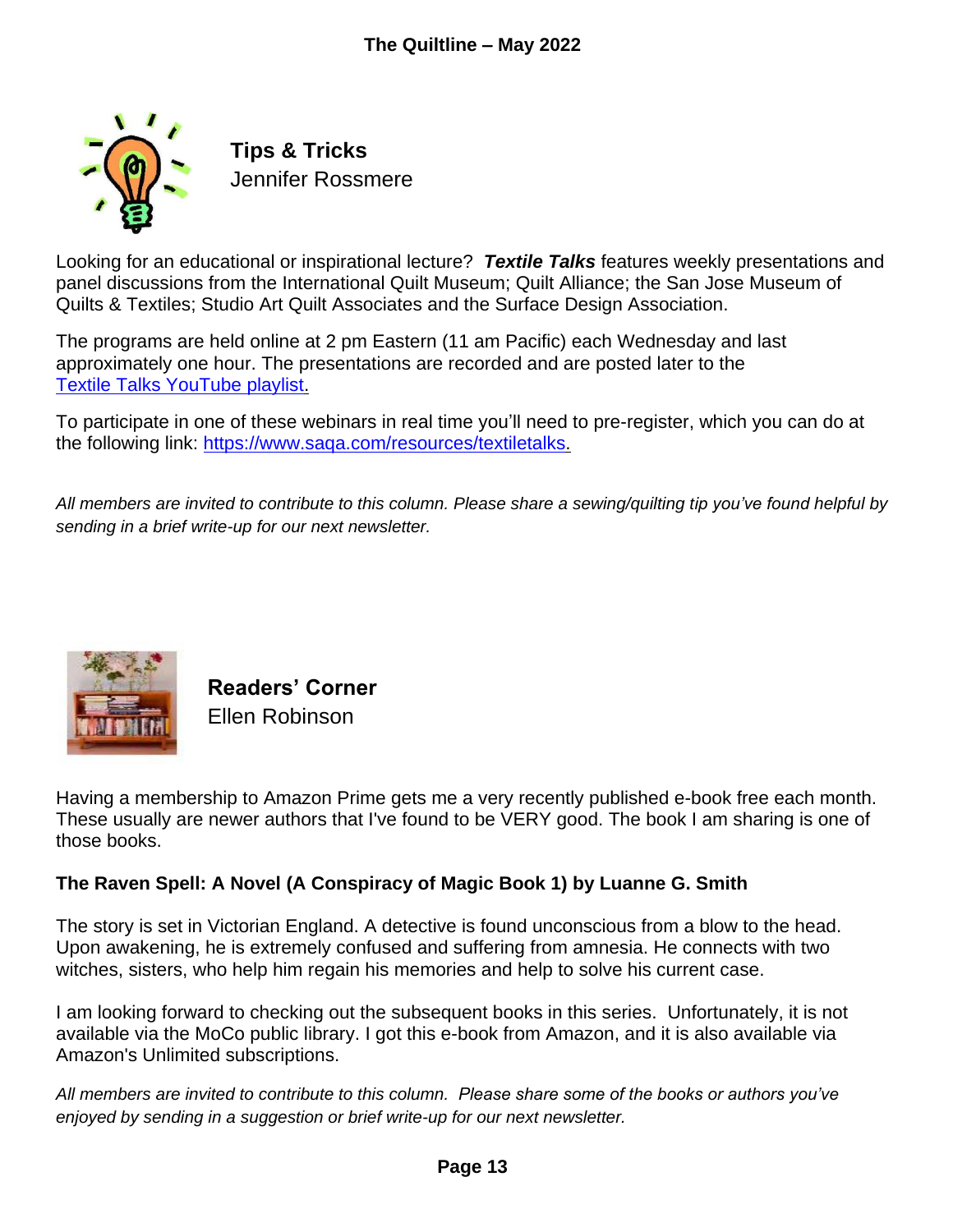

#### **Quilting at Mount Vernon**

*FSQ Member Cecil Marzulli has been demonstrating quilting at Mount Vernon, and made a reproduction of a quilt made by Martha Washington. Cecil shared the following about her work:*

Mt Vernon wants me to give lectures on Martha Washington and her needlework, and have my quilt hanging on a frame next to me.



Martha's original is 102 inches square and mine is 103 square. The difference is the size of a border print /stripe. Martha's original border print is 3/4 inches wide and mine is slightly over an inch. That put everything off. But still the difference of one inch with 222years difference is pretty darn close.

Quite a few of the fabrics I used were from the French General line or came from fabrics that Marcus Brothers makes for Colonial Williamsburg. The inside border print is from Jinny Beyer.

They built a new section in the museum at Mt Vernon and 2 weeks ago I got to see the case where my reproductions of Martha's needlework will be displayed.

How cool is that - I get my own museum showcase. My reproduction won't be going in the case for another 2 months.